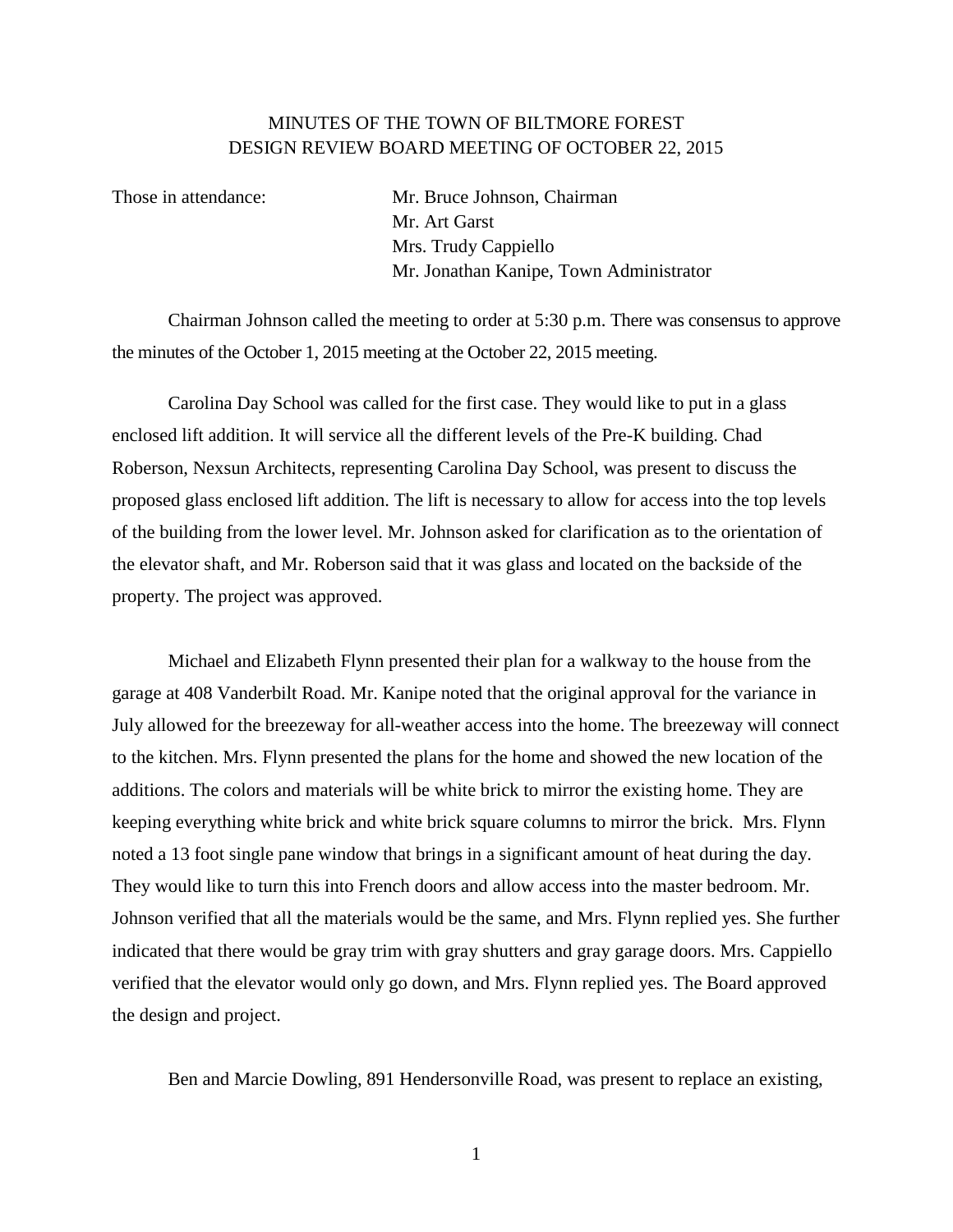flat roof which is leaking. Mr. Dowling indicated that this flat roof was over a bedroom, and the hip roof would match up with the other roof on the home and the garage. Mr. Johnson indicated that he would need to saw cut around the chimney to ensure that it did not leak. The same type of shingles will be placed on the roof. The project was approved.

Dr. Walter Brown, 14 Browntown Road, and Mark Masters, architect, were present for the proposal. Dr. Brown referred to the architectural drawings and showed the placement of the garage and fencing. Mr. Johnson asked if the fencing proposal had anything to do with wildlife, and Dr. Brown said it did not. Mr. Johnson asked what the material was, and Dr. Brown said it was black aluminum picket style with horizontal railings. Mrs. Cappiello asked if there were any gates on the fence, and Dr. Brown said there would be three total. Mr. Garst asked whether the fence would be constructed within the setback, and Mr. Kanipe referred to the Board of Adjustment's decision to allow the variance for construction in the setback in relation to the lot size.

Dr. Brown detailed the overall layout of the new garage and the renovations to the existing garage. The garage design and all materials would match that of the arts and crafts style of the existing home.

Mrs. Cappiello asked whether the left existing garage door would remain as a garage door, and Dr. Brown said yes. The second garage bay, which would become living space, would become French doors. Mrs. Cappiello recommended replacing the left side garage door with other French doors that would match the new French doors. Mrs. Cappiello indicated she had seen this done with French doors that open out. Mr. Johnson said this was considered a "nano wall", and could be done but was a costly item.

Mr. Johnson asked whether lights going south from Buena Vista Road went into the home. Dr. Brown said some did, but it was not too bad since most of their living space was in the back.

Mr. Garst verified that from the street the only thing that would be seen is the detached garage roof and the window. The project was approved.

2